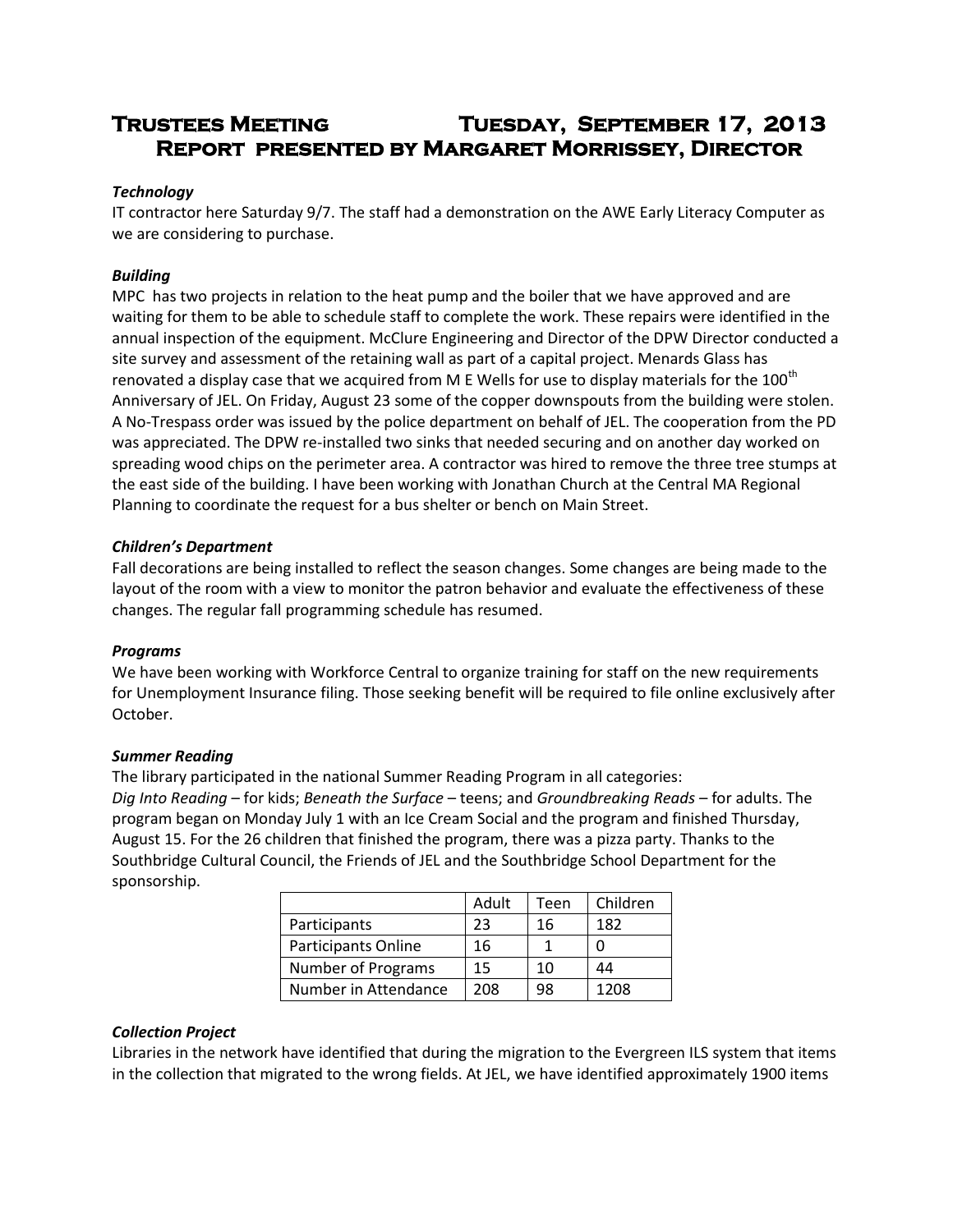that need to be physically located and changed in the catalog. It is anticipated that this project will take 2 months to complete.

#### *Media and Social Media*

Staff has been actively posting on Facebook and we have received a lot of coverage in the Southbridge Evening News.

### *Outreach*

The Adult Services Librarian attended the  $2^{nd}$  Annual Youth Summit on August  $22^{nd}$ , providing an information table for teens to learn about library services.

### *Grant from Southbridge Public Schools/ASPIRA Interns*

Author and illustrator Jarrett Kroscozka presented a program on his art and his published work. Toe Jam Puppet Band was hugely popular with the kids. Both received a lot of media coverage. The college student Lauren Sbordy finished her internship.

### *Databases*

The Consumer Reports database has been added to the reference offerings online.

### *Meetings*

I met with area library directors to discuss matters of mutual interest. I participated in the Digital Commonwealth meeting via conference call.

### *Town Council Meetings*

The fourth and final Town Council meeting was held in the Pioppi Room. Thanks to the staff at the Cable Station for their cooperation throughout.

### *FOJEL*

The Friends have approved funding for the Graham Cracker House projects.

### *Literacy Volunteers*

The LVS staff has been working with smith&jones advertising agency to develop a short promotional video. The first cut was screened to the marketing subcommittee of which I am a member, and provides wonderful footage of the library. The LVS Board will review at its meeting this week and once it is approved, I will send the link to the JEL Trustees.

# *Staff*

Corinna Tiberii has retired after 26 years of stellar service. HR Specialist and I have developed a job description for S-7 Circulation Supervisor position and it has been posted. Rachel Flanders has been hired to fill the vacant Library Page position. Within the department I am conducting employee evaluations – 2 this month - as well as having my own evaluation with the Town Manager.

# *100th Anniversary of JEL*

I am meeting with Trustees individually to discuss the activities and events that they are planning

# *Annual Reports/Digital Commonwealth*

Continuing to work with intern Spencer Curry to coordinate the annual reports for the town. Once the information is compiled in electronic format we hope to eventually have this information available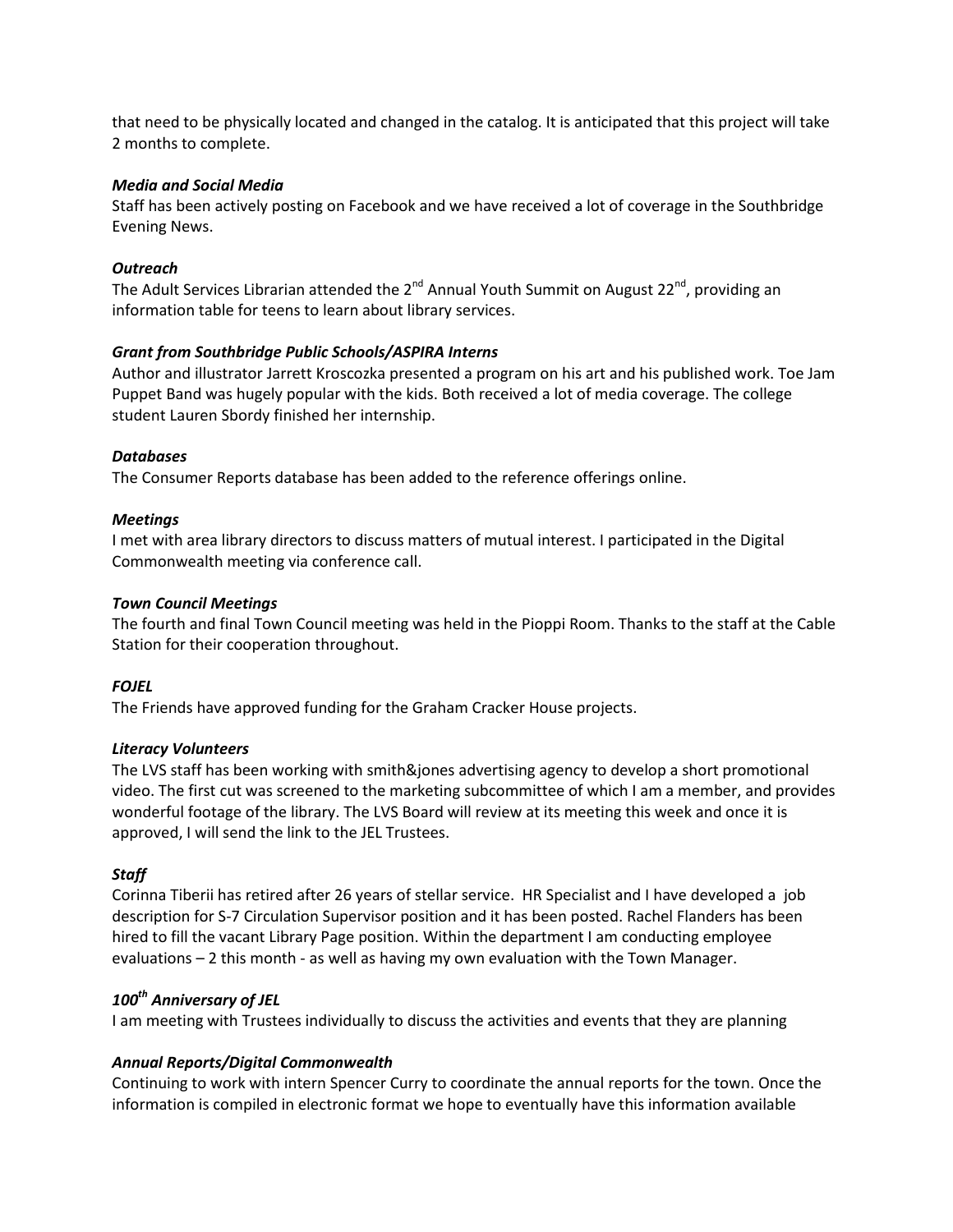through the Internet Archive. The annual reports from the JEL archive are currently being digitized at the Boston Public Library through a grant from the Digital Commonwealth.

#### *Incident*

Police were called on Saturday 9/7 to talk to a teen that had a book that was not checked out and who was also the person who vandalized the clock a few weeks ago.

### *Closing*

The library was closed on September 2<sup>nd</sup> in honor of Labor Day.

#### **WRTA**

**WRTA Unlinked Passenger Trips** - Bus riders Rt 29 (Southbridge – Auburn Mall Route)

#### **Monday through Friday by Month**

|                | Route 29       | <b>All Routes</b>  | Proportion   |
|----------------|----------------|--------------------|--------------|
| January        | 75             | 247,803            | $0.0\%$      |
| February       | 978            | 247,875            | 0.4%         |
| March          | 1,243          | 265,437            | 0.5%         |
| April          | 1,180          | 286,146            | 0.4%         |
| May            | 2,279          | 305,994            | 0.7%         |
| June           | 1,739          | 283,801            | 0.6%         |
| July<br>August | 1,712<br>1,969 | 303,523<br>310,972 | 0.6%<br>0.6% |

| Month Of September 2013  | Anna Ozolins and Emma                                                           |                               | Main Hall           |
|--------------------------|---------------------------------------------------------------------------------|-------------------------------|---------------------|
| Exhibit                  | Johnson                                                                         |                               |                     |
|                          | Painting, Pottery and Jewelry                                                   |                               |                     |
| Monday 23, 30            | Pajama Story Time                                                               | 6:30 p.m. $-7:30$ p.m.        | Children's Room     |
| Tuesday 17,24            | Knitting with Sonya                                                             | 10:30 a.m. - 12 Noon          | Reading Room        |
| Tuesday 17, 24           | Anime for Teens                                                                 | $3:10 - 4:30$ p.m.            | Pioppi Room         |
| Wednesday 25             | <b>Crafty Wednesdays</b>                                                        | All day                       | Children's Room     |
| Wednesday 25             | Super Kids                                                                      | $10:30$ a.m.                  | Children's Room     |
| Thursday, 19             | Author Talk with<br>Lauren Scheuer*                                             | 6:30 p.m. $-7:30$ p.m         | <b>Reading Room</b> |
| Thursday 26              | Hispanic Heritage Month:<br>Latinos in America presented<br>by<br>Severina Rios | 6:30 p.m. $-7:30$ p.m         | Reading Room        |
| Friday 20, 27            | <b>Baby Time</b>                                                                | $10:30$ a.m. $-11:30$<br>a.m. | Reading Room        |
| Month of October Exhibit |                                                                                 |                               | Main Hall           |
| Monday 7                 | Mystery Book Club:                                                              | 6:30 p.m. $-7:30$ p.m.        | <b>Reading Room</b> |